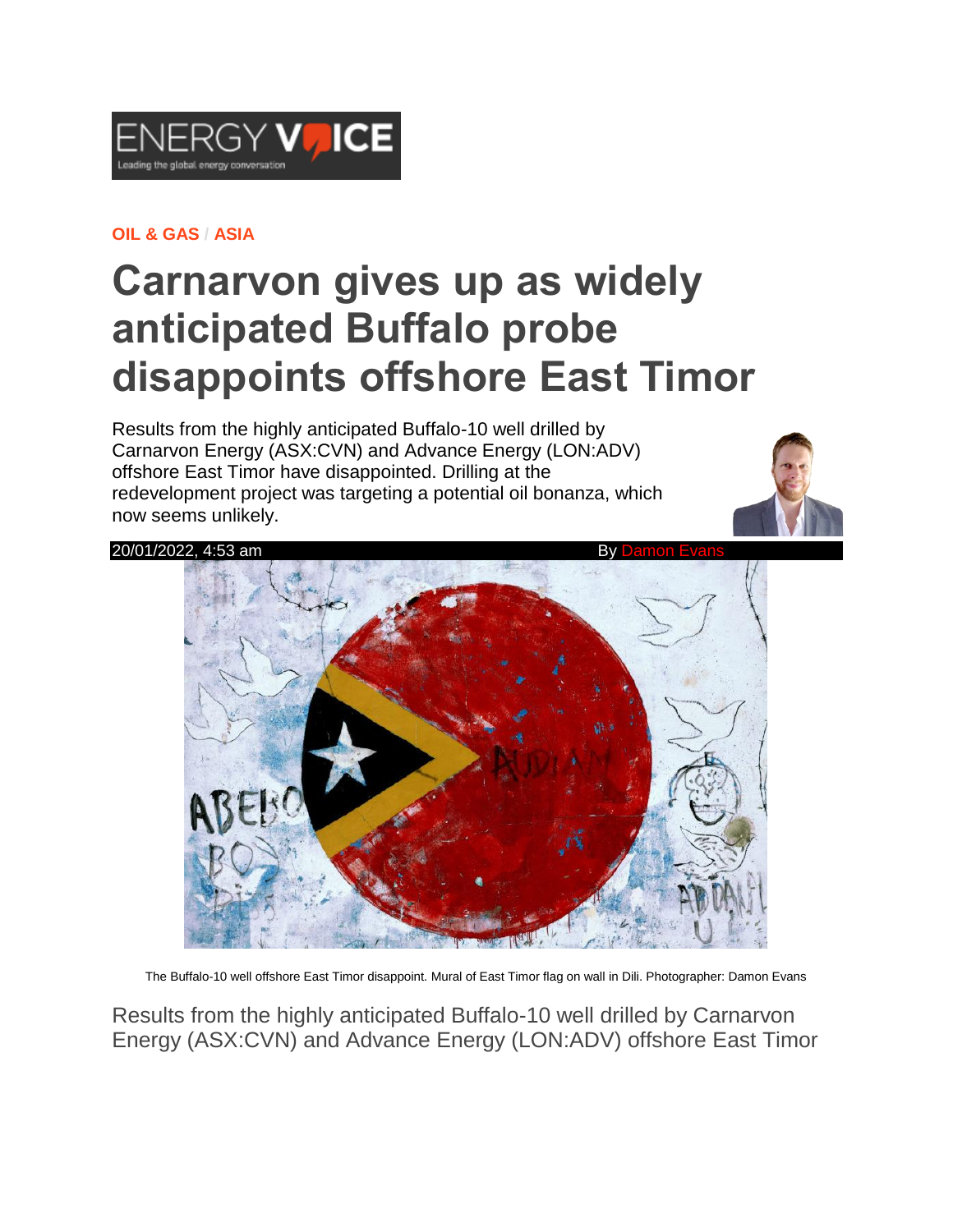have disappointed. Drilling at the redevelopment project was targeting a potential oil bonanza, which now seems unlikely.

From a technical perspective the results of the Buffalo-10 probe disappointed. "The joint venture will make a decision on the way forward. But it's fair to say that for Carnarvon, given the other projects that we have, with Dorado and the upcoming drilling of Apus, this is probably the end of the (Buffalo) project for us. We have enough on that's value accretive for us to be focusing our attention in Western Australia," Adrian Cook, managing director of Carnarvon Energy, told Energy Voice today.

For Carnarvon, which has a 20% interest in the Santos-operated Dorado field offshore Western Australia, that holds 150 million barrels, it is logical that the company needs to focus its attention there, as well as on upcoming drilling nearby Dorado. "Given that scale, it means the Buffalo project won't be something we will take forward," said Cook.

Now it will be up to partner UK-listed Advance Energy to assess its forward plans for the Buffalo project in the coming days, added Cook.

Following a trading halt yesterday, Australian-listed Carnarvon reported that Buffalo-10 intersected the top Elang reservoir at a depth of around 3,338 metres, which was about "80 metres low to prognosis and outside the pre-drill range of expectations."

"The interpretation from the LWD tools and drilling information is that an approximate 12 metre gross oil column was encountered. Wireline logging results will be used to determine the reservoir properties (porosity, net to gross) and to confirm a net oil column," said Carnarvon.

Carnarvon and UK-listed Advance Energy were hoping to hit an 80-metre oil column and potential 34 million barrels of remaining oil in the attic area of the Buffalo field.

"The information to date indicates that the seismic processing techniques employed on this project have not resolved the underlying seismic velocity distortion or imaging resolution issues that are present in this field," said Carnarvon.

Carnarvon said the forward plan was to "prepare the well for and undertake wireline logging operations."

"We are completing wireline logging today and tomorrow. We will then determine the net oil column," Cook told Energy Voice.

The Buffalo oil field was originally discovered in 1996 by BHP and produced 20.5 million barrels of light oil between 1999 and 2004. BHP operated the field for two years before